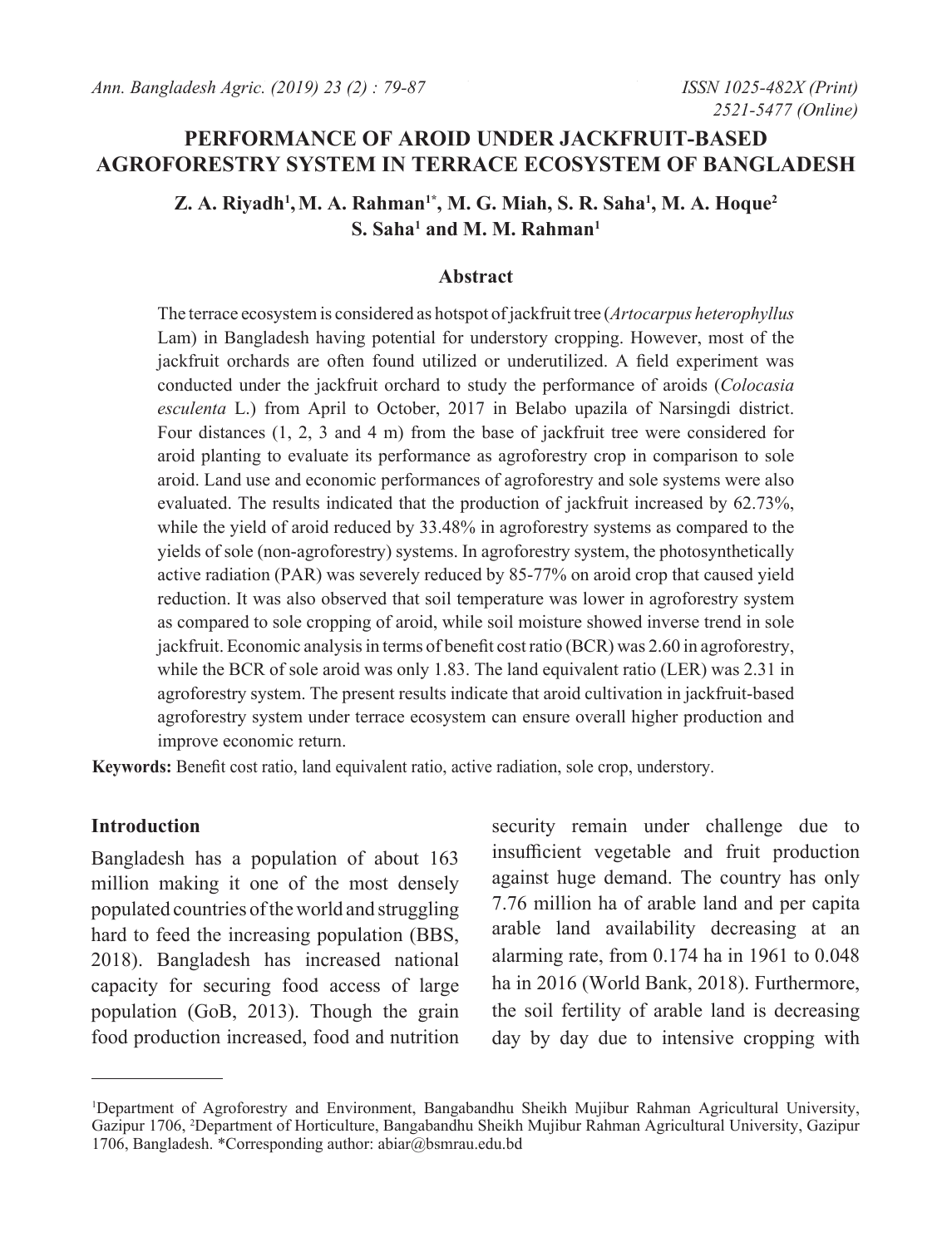improper management. Under these scenarios, it is necessary to develop alternate systems that could increase crop production and land use efficiency wherever possible. Because of increasing demand for food, fruits, timber, fodder, fuel wood, and poles, production of multiple products from the same land management unit are indispensable. So, combined production system integrating field crops with perennial trees, which is called agroforestry, may be a viable option to overcome the future challenges. Such systems would increase production per unit area and per unit time, and at the same time would maximize the utilization efficiency of natural resources (Bhuiyan *et al.,* 2012). Moreover, such cropping systems are highly productive and sustainable that provides the opportunity for year-round production. Worldwide, fruit tree-based agroforestry systems are highly popular among resource limited producers (Bellow, 2004) and are capable in providing higher economic return even under stressed growing conditions prevailing under the upland situations than the other annual crops (Bikash *et al.,* 2008). Jackfruit based agroforestry systems are widely found in terrace ecosystem of Bangladesh with various vegetable and spice crops. Though most of the jackfruit trees are not planted in a systematic manner, there is enough space to grow suitable understorey crops and reported to increase the overall production (Miah *et al.,* 2018).

Under jackfruit-based agroforestry system, aroid (*Colocasia esculenta* L) is a compatible crop due to its shade tolerant nature and is extensively grown in terrace ecosystem. Aroid is a popular vegetable, which is widely grown in Kharif season and contributes a considerable amount of total supply of vegetables during

lean period (August to October). Aroids are rich sources of carbohydrate and contains enough protein (Verma and Singh, 1996). Despite huge demand of aroids, its production is low in Bangladesh. Thus, there is a scope of cultivating aroid in jackfruit orchards to increase the system productivity and economic benefits, and augment the supply of aroids in domestic market. There is not enough information on the performance of aroid as a component of jackfruit-based agroforestry system. In this context, the present experiment was undertaken with the aim to evaluate the performance and economic return of aroid and micro-environmental changes in jackfruitbased agroforestry system in the terrace ecosystem of Bangladesh.

### **Materials and Methods**

The experiment was conducted in the existing jackfruit orchards at Belabo upazila of Narsingdi district during April 2017 to October 2017. Geographically, the study site is located at 24°05´ North latitude and 90°50´ East longitude at an elevation of 9m above the sea level and characterized by a sub-tropical climate with mild-summer and winter, heavy rainfall during the months from April to September and scanty rainfall during the rest of the year. The soil of the experimental area is clay-loam in texture belonging to Madhupur Tract (AEZ-28) and classified as shallow red-brown under Inceptisol soil category according to USDA Soil Taxonomy (Brammer, 1971; Shaheed, 1984). The land topography is characterized by upland and closely associated narrow-valleys, popularly alluded to as *Chala* and *Baid*, respectively.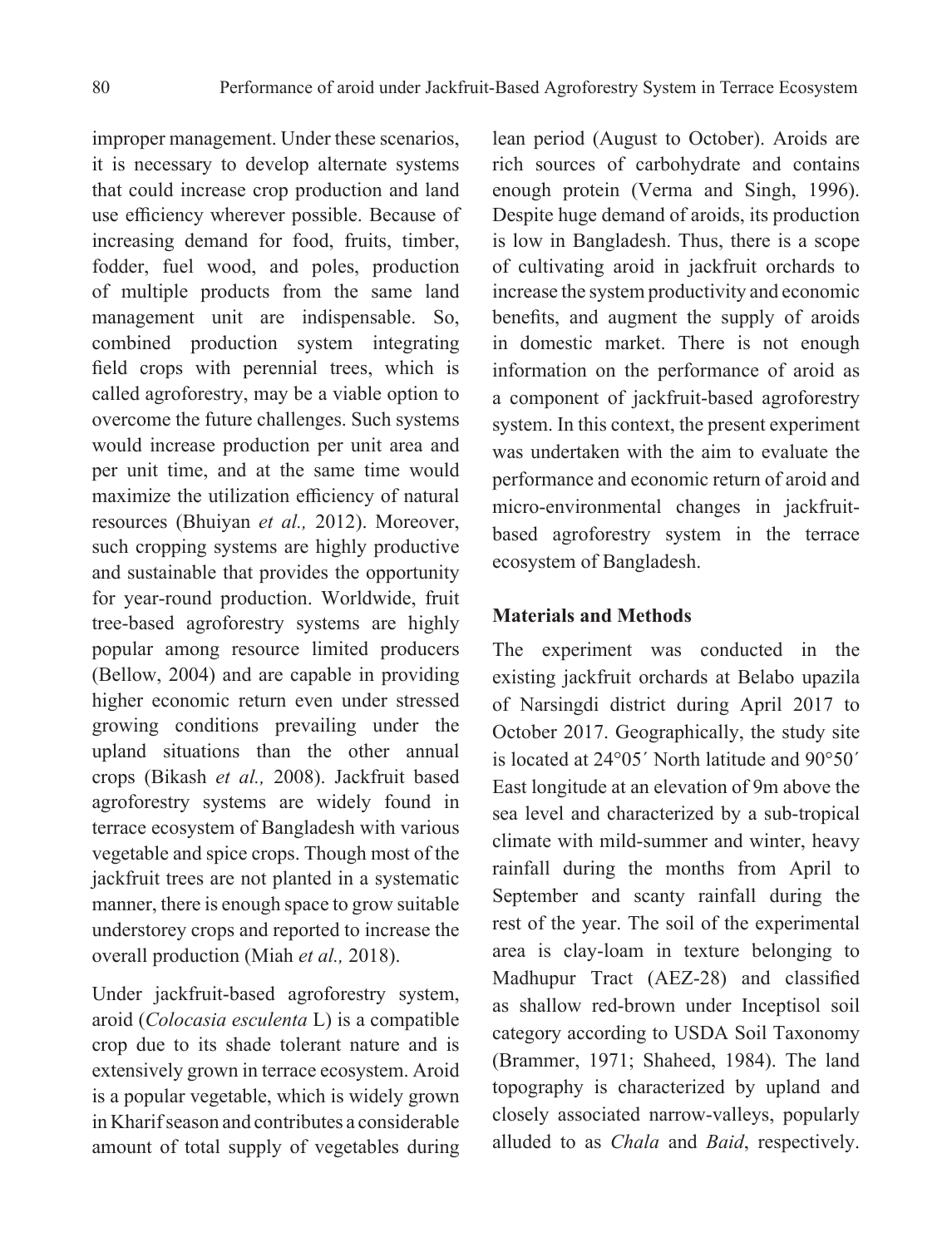The soil of the study area is red-brown in color and strongly acidic in nature with low-organic matter content and poor fertility levels.

The field experiment was conducted in randomized complete block design (RCBD) with three replications. Each jackfruit tree was considered as unit plot for a single replication. Plot size of each replication were not similar due to various age, canopy size and shape of jackfruit trees. There were five treatments for aroid viz. 1-meter distance from tree base (1m), 2-meter distance from tree base (2m), 3-meter distance from tree base (3m), 4-meter distance from tree base (4m) and open field (non-agroforestry/control). There were two treatments for jackfruit tree, open field (nonagroforestry) and agroforestry. Heterogeneous jackfruit trees with the age between 26 and 30 years were selected for this study. The seed tubers of aroid (local var. *Gaitta*) were planted on 3rd April 2017 at a depth of 6-8 cm by maintaining the spacing at 50 cm  $\times$  30 cm. Rainfed aroid plots were fertilized with cowdung, Urea, TSP and MoP at the rates of 5000, 150, 100 and 120 kg ha-1, respectively (FRG, 2012). The full doses of cowdung, TSP and MoP were applied at the time of final land preparation. Urea was applied in two equal splits at 60 and 90 days after planting (DAP) of aroid. Weeding was done twice at 30 and 45 DAP. Earthing up of aroid was done by taking up the soil from the space between the rows of aroid field at 60 and 90 DAP.

Aroid was harvested on 4<sup>th</sup> October when the leaves become pale yellow after 180 DAP. Data on plant height and leaves per plant were measured when it reached peak at 130 DAP; whereas, number of sucker per hill, cormel number per hill, corm weight

per plant, total cormel weight per hill and yield were recorded from the average of ten plants at harvesting. The yield performance of jackfruit tree in both the agroforestry and non-agroforestry systems were measured. Photosynthetically active radiation (PAR) above aroid in agroforestry and open field were measured by sunfluxceptometer in terms of µmolm-2s-1. Soil moisture percentage was recorded by DSMM500 soil moisture meter and the soil temperature (ºC) was measured by Temp 4/5/6 Thermistor Thermometer. All microclimatic data were taken at noon. Benefit cost ratio (BCR) and land equivalent ratio (LER) were calculated according to the procedure Mead and Willey (1980). The recorded data were statistically analyzed to find out the significance of the results by the "Analysis of Variance" (ANOVA) technique using computer package "Statistix 10". The mean differences of treatments were compared by Least Significant Difference (LSD) at *P* < 0.05. Finally, relevant tables and figures were prepared according to the objectives of the study.

### **Results and Discussion**

#### **Performance of aroid**

Plant height: The plant height of aroid varied significantly in agroforestry system in comparison to that of non-agroforestry system (Table 1). The tallest plant (116.23 cm) was found at 1m distance from jackfruit tree base in agroforestry system and the shortest (95.42 cm) was found in sole (open) aroid field. However, aroid plant height increased by 21.81, 19.34, 12.69 and 5.64%, respectively, at 1, 2, 3 and 4m distance from the tree base, when equated with sole aroid field. This result might be due to variations of light percentage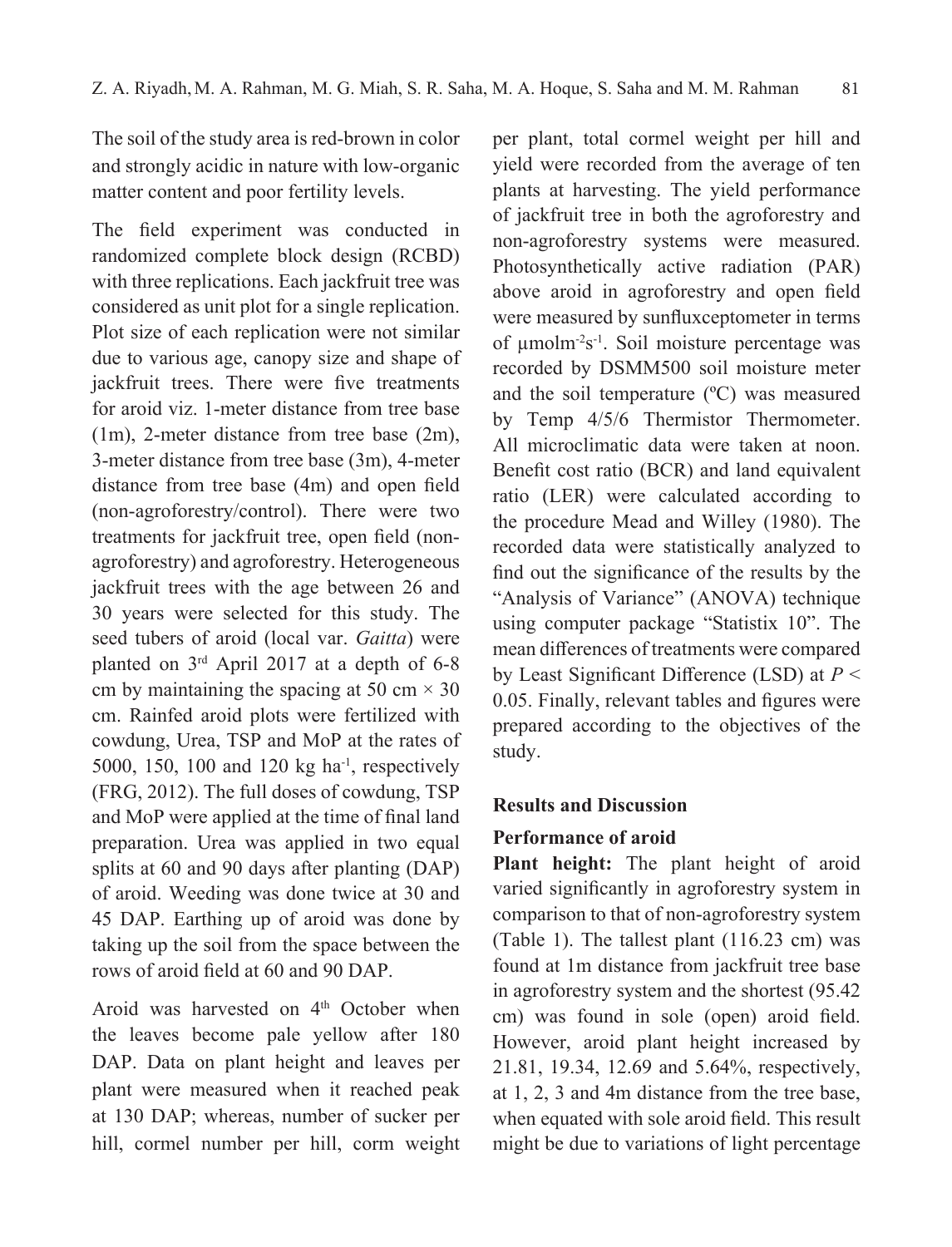| <b>Treatments</b> | Plant height<br>(cm)    | No. of leaves per<br>plant | No. of suckers<br>per hill | Individual corm<br>wt. $(g)$ | No. of cormels<br>per hill | Total cormel<br>weight per hill $(g)$ |
|-------------------|-------------------------|----------------------------|----------------------------|------------------------------|----------------------------|---------------------------------------|
| 1 <sub>m</sub>    | 116.23 $(\pm 1.55)a$    | 4.06 $(\pm 0.03)$ b        | 3.63 $(\pm 0.14)c$         | 73.48 $(\pm 2.12)d$          | 11.00 $(\pm 0.62)$ d       | $160.58 \ (\pm 3.57)c$                |
| 2m                | 113.87 $(\pm 1.69)$ a   | 4.07 $(\pm 0.04)$ b        | 3.80 $(\pm 0.17)c$         | $81.53 \ (\pm 2.19)c$        | 12.46 $(\pm 0.70)$ cd      | $167.15 \ (\pm 4.92)c$                |
| 3m                | $107.53 \ (\pm 2.23) b$ | 4.10 $(\pm 0.05)b$         | 4.03 $(\pm 0.08)$ bc       | $87.83 \ (\pm 1.79) b$       | 13.73 $(\pm 0.61)c$        | 193.67 $(\pm 9.04)$ b                 |
| 4 <sub>m</sub>    | $100.80 \ (\pm 1.30)c$  | 4.36 $(\pm 0.12)$ ab       | 4.33 $(\pm 0.14)$ b        | 90.53 $(\pm 1.59)$ b         | 15.78 $(\pm 0.59)$ b       | 205.80 $(\pm 5.03)$ b                 |
| Sole Aroid        | 95.42 $(\pm 1.43)c$     | 4.58 $(\pm 0.13)a$         | 5.56 $(\pm 0.12)a$         | 99.76 $(\pm 3.01)a$          | 19.40 $(\pm 0.70)a$        | 282.01 $(\pm 3.99)a$                  |

**Table 1. Growth and yield contributing characters of aroid in jackfruit-based agroforestryand sole aroid-system**

Values are means  $(\pm$  standard errors)  $(n=3)$ . Different alphabetical letters within the same column indicate significant differences among the treatments according to a least significant difference (LSD) test ( $p < 0.05$ ).

in different distances from tree base. Crops grown in low light levels usually exhibit apical dominancy due to high auxin production in shaded condition (Hillman, 1984). Similar results have also been reported for aroid in agroforestry systems under reduced of light levels (Bhuiyan *et al.,* 2013).

**Leaves per plant:** Though agroforestry system had a little effect on the number of leaves per plant of aroid, it increased with increasing of planting distances from tree base (Table 1). Nevertheless, the number of leaves decreased by 11.35, 11.14, 10.48 and 4.80%, respectively, at 1, 2, 3 and 4m distance from the jackfruit tree base in comparison with that of non-agroforestry condition. This result might be due to lower production of photosynthate under low light conditions that might have reduced the number of leaves per plant in shaded condition. Similar results were reported in agroforestry system in the previous study for onion (*Allium cepa*) by Miah *et al.* (1999) and aroid (*Colocasia esculenta*) by Bhuiyan *et al.* (2013).

**Number of suckers per hill:** Significantly the highest number of sucker (5.56) was found in

open field condition and the lowest (3.63) at 1m distance from tree base in agroforestry system (Table 1). In comparison to non-agroforestry (open) field, the number of suckers per hill was significantly attenuated by 34.71, 31.65, 27.52 and 22.12%, respectively at 1, 2, 3 and 4m distances from the tree base. This might be due to shade effect under agroforestry system. Rahman *et al.* (2010) also reported that the number of branches per plant of tomato decreased gradually with the increase of shade levels.

**Yield contributing characters of aroid:**  Yield contributing features of aroid also significantly reduced in agroforestry systems as compared to sole (open) aroid field (Table 1). However, distance regimes of 1, 2, 3 and 4m from jackfruit tree base caused notable reduction in corm weight (26.34, 18.27, 11.96 and 9.25%, respectively), number of cormel per hill (43.30, 35.77, 29.23 and 18.66%, respectively) and total cormel weight per hill (43.06, 40.73, 31.33 and 27.02%, respectively) relative to that of sole aroid field (Table 1). These findings might be due to increasing competition for available resources (light, water and nutrients) sharing between jackfruit tree and aroid plant with decreasing of planting distances towards tree base.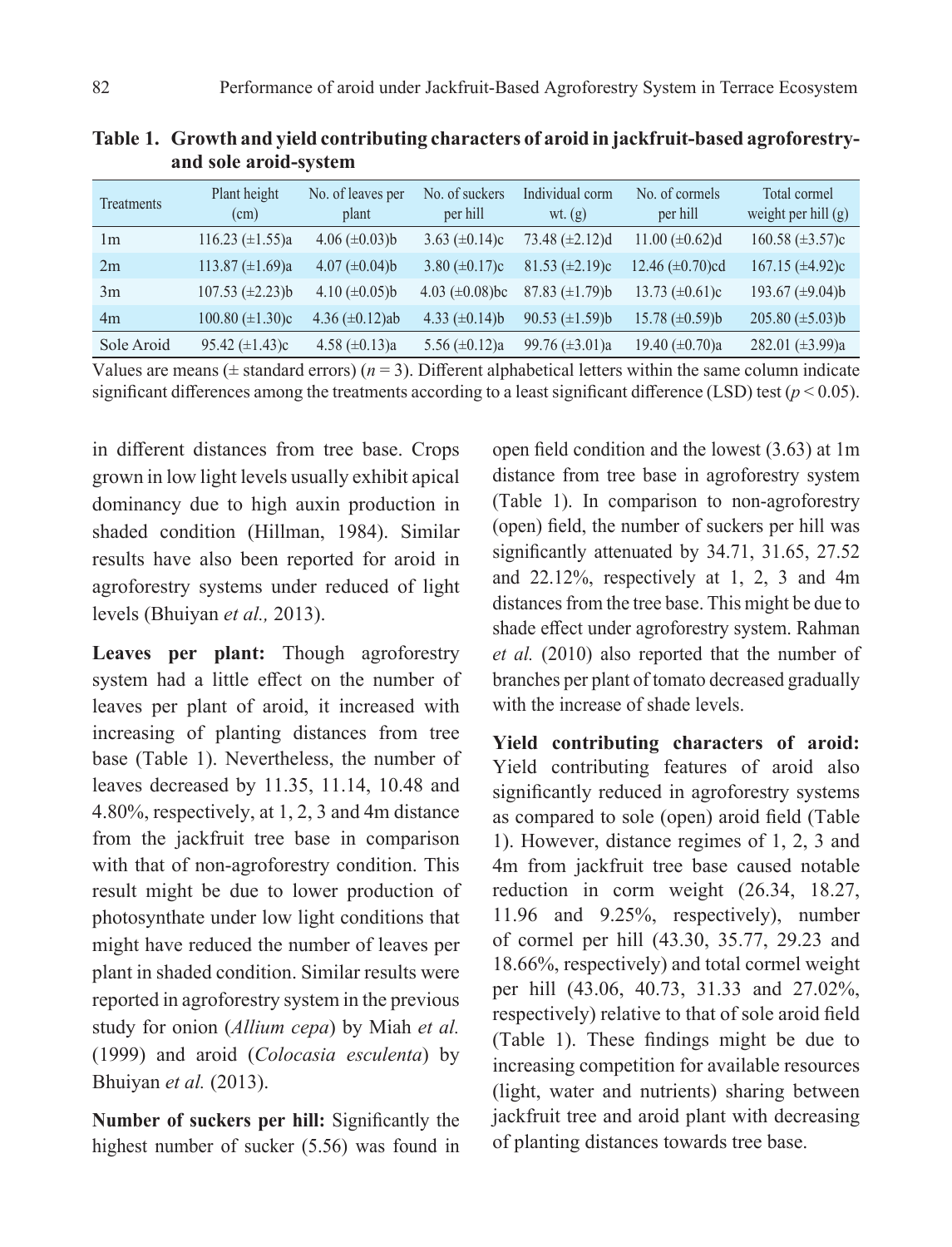**Yield of aroid:** Significant difference was observed in the yield of aroid between agroforestry and open field (Fig. 1). Both the maximum cormel yield (16.92 ton ha<sup>-1</sup>) and corm yield (5.98 ton ha<sup>-1</sup>) were recorded in sole aroid field, while the minimum cormel  $(9.63 \text{ ton ha}^{-1})$  and corm  $(4.40 \text{ ton ha}^{-1})$  yield were recorded at 1m distance from tree base in agroforestry system. These findings may be due to the competition for available growth resources like light, water and nutrients between jackfruit trees and aroids (Fig. 1). Competition for available light was a major factor in reducing maize yields in plants



**Fig. 1. Yield of aroid in jackfruit-based agroforestry system and sole aroid field.**

grown closest to the trees (Everson *et al.,* 2004) as the shade of the tree induces stress conditions to the understory crop (Dufour *et al.,* 2013). Competition for nutrients and water are another negative influence of trees on the yield of associated crops (Ong *et al.,* 2002). From two different previous studies on ber and aroid based agroforestry system and *Colocasia esculenta* under 6 years old aonla (*Emblica officinalis*) tree recorded that the yield reduction of 28.3% and 20.5%, respectively, (Wadud, 1999; Das *et al.,* 2011).

#### **Performance of jackfruit**

Although the present study was conducted in unmethodically established jackfruit orchard, it was evident that agroforestry system had a positive influence on the yield performance of jackfruit (Table 2). Proper management practices of agroforestry system notably increased the number of fruits per tree (113.75%), fruit length (3.78%) and yield per tree (62.73%). However, the single fruit weight reduced by 13.54% and fruit diameter by 17.62%, as compared with that of the nonagroforestry jackfruit trees (Table 2). Though the fruit size and weight vary with genetic variability, on average the individual fruit

|                     |  |  |  | Table 2. Yield and yield contributing characters of jackfruit in agroforestry and non- |  |
|---------------------|--|--|--|----------------------------------------------------------------------------------------|--|
| agroforestry system |  |  |  |                                                                                        |  |

| <b>Parameters</b>                     | <b>Systems</b>                   | Variation $(\%)$   |           |
|---------------------------------------|----------------------------------|--------------------|-----------|
|                                       | Non-agroforestry<br>Agroforestry |                    |           |
| Number of fruits per tree*            | $20.67(\pm 6.23)$                | $9.66(\pm.88)$     | $+113.75$ |
| Single fruit weight of jackfruit (kg) | $9.70(\pm 3.55)$                 | $11.22(\pm 1.43)$  | $-13.54$  |
| Fruit length (cm)                     | $42.20(\pm 2.65)$                | $40.67(\pm 3.38)$  | $+3.78$   |
| Fruit diameter (cm)                   | $30.33(\pm 3.63)$                | $36.82(\pm 6.88)$  | $-17.62$  |
| Yield ( $kg$ tree <sup>-1</sup> ) $*$ | $173.25(\pm 37.57)$              | $106.46(\pm 9.34)$ | $+62.73$  |

Values are means ( $\pm$  standard errors) ( $n = 3$ ).  $\ast$  Significant at the 0.05 level of probability.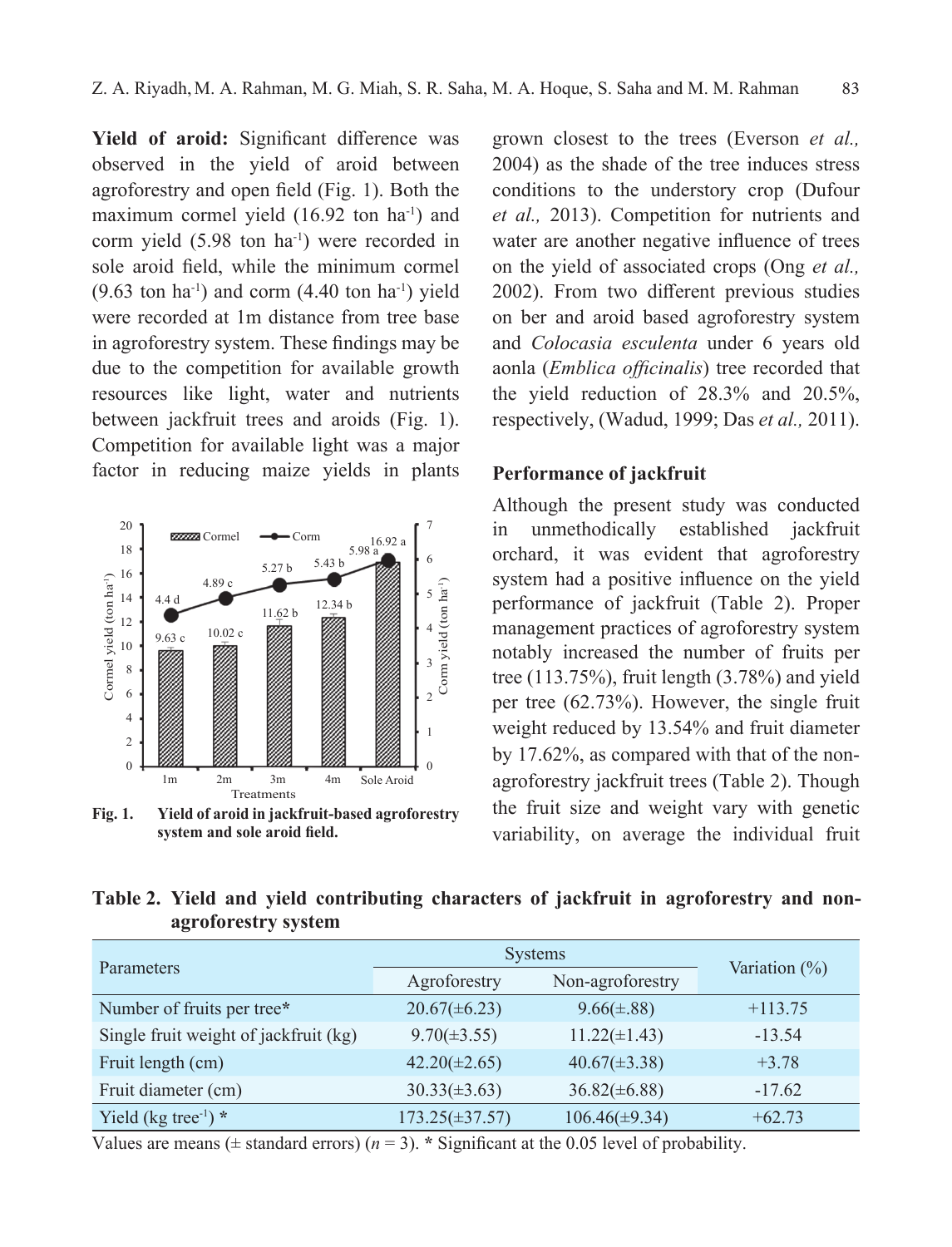weight was lower in agroforestry, which may be due to profuse bearing of fruits. Moreover, the yield increment of jackfruit in agroforestry system might be due to external application of manures and fertilizers to the crop component as well as decomposition of crop residues that would have been taken up by the tree. Similar observation was also reported by Miah *et al.* (2018) where eggplant and papaya were evaluated in jackfruit orchard.

#### **Economic and land use performance**

The economic and land use analyses revealed that higher benefits were obtained in agroforestry system in comparison to sole cropping system (Table 3). The highest net return (BDT 241860/ha) and BCR (2.60) was estimated in jackfruit-aroid agroforestry system as against their respective sole cropping systems (Table 3). The LER of jackfruit-aroid agroforestry system was 2.31, indicating that 2.31 times higher land would be required to produce similar amount of production in sole cropping as compared to agroforestry system (Table 3). This result might be due to excellent yield from jackfruit without additional management practices and satisfactory yield of aroid in agroforestry system. The higher economic benefits from jackfruit-based agroforestry system have also

been reported in other studies such as eggplant (Miah *et al.,* 2018; Rahman *et al.,* 2018) and pineapple (Hasan *et al.,* 2008).

# **Microclimatic modification in the agroforestry system**

This study demonstrated that during the whole experimental period, on an average, the photosynthetically active radiation (PAR), soil temperature and moisture significantly varied in jackfruit-based agroforestry as compared to open field (Fig. 2). In comparison to open field, agroforestry resulted in the reduction of PAR by 85.54, 84.02, 80.11 and 77.85%, and soil temperature by 8.09, 8.03, 6.77 and 5.28% at 1, 2, 3 and 4m distances from tree base, respectively (Fig. 2). While it impressively raised the soil moisture content by 9.64, 23.81, 24.90 and 13%, respectively at the distances of 1, 2, 3 and 4m from the jackfruit tree base (Fig. 2). Though, light transmission was greatly influenced by canopy volume and ordination, PAR availability significantly decreased with reducing distance towards the tree base. To find out the relationship between PAR and crop yield, regression analysis was carried out. Polynomial relationships of aroid yields with PAR represented strong association as evident by  $R^2$ = 0.96 (Fig. 3). The  $R^2$  value indicates that 96% of contribution to the yield of aroid

**Table 3. Economic and land use performances of jackfruit based agroforestry system in compared to sole cropping system**

| <b>Systems</b> | Total Cost (a)<br>$(BDT/ha)^*$ | Return (BDT/ha)          |             | Gross income | Net return               | <b>BCR</b>               | <b>LER</b>               |
|----------------|--------------------------------|--------------------------|-------------|--------------|--------------------------|--------------------------|--------------------------|
|                |                                | Jackfruit (b)            | Aroid $(c)$ | $(b+c)$      | $(b+c-a)$                |                          |                          |
| Agroforestry   | 150930                         | 173200                   | 219590      | 392790       | 241860<br>$(135360)^{*}$ | 2.60                     | 2.31                     |
| Sole aroid     | 173430                         | $\overline{\phantom{0}}$ | 317540      | 317540       | 144110                   | 1.83                     | $\overline{\phantom{a}}$ |
| Sole jackfruit | $\overline{\phantom{0}}$       | 106500                   | -           | 106500       | 106500                   | $\overline{\phantom{a}}$ |                          |

**\*** 1\$= 83 BDT. **#** Additional income over sole jackfruit orcharding.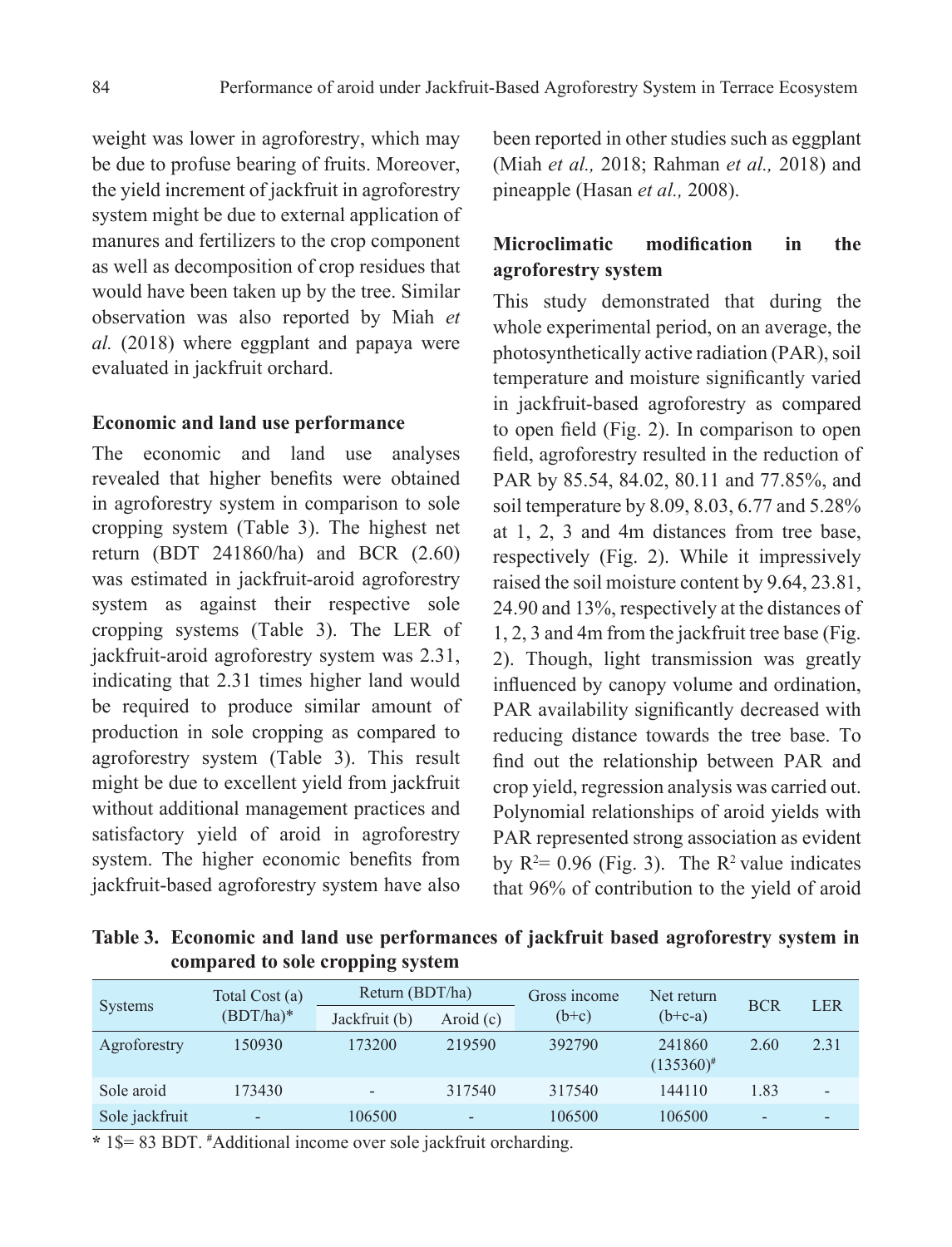

**Fig. 2. PAR, Soil temperature and moisture percentage in agroforestry system as well as sole cropping system at different distant regimes amid the experimental period.** (Vertical bars indicate standard error and different alphabetical letters indicate significant differences among various treatments).



**Fig. 3. Relationship between Photosynthetically Active Radiation (PAR) and the yield of aroid in jackfruit-based agroforestry system.**

can be explained by the above polynomial regression equation. The regression line showed that if the aroid plants received 820 µmol m-2 s-1 PAR level, yield could be reached to 20-ton ha-1, and beyond this PAR level, the yield would be decreased by 0.00002-ton ha-1

with respect to per unit increment of PAR (Fig. 3). It was evident that the yield of aroid was greatly reduced by severe reduction of light grown under jackfruit tree. The results of the present study corroborated by the results of Rivest *et al.* (2009). The lower temperature in agroforestry might be due to shade casting by the canopy of the jackfruit trees. Overall higher moisture content in agroforestry may be attributed to the lower rate of evaporation of water from the soil surface and due to continuous shedding of litter from jackfruit trees which increased water retention capacity. Several studies in agroforestry systems in different region of the world have shown that soil temperature was substantially lower and soil moisture content was higher than open field (Rahman *et al.,* 2018; Lin *et al.,* 2015; Singh *et al.,* 2012).

## **Conclusions**

Considering the present findings, it may be concluded that aroid cultivation under jackfruit orchard may be effective in improving system productivity and profitability. Jackfruit yield was increased dramatically by 62.73%, whereas the aroid yield was reduced by 33.48% in agroforestry systems. Though the yield of aroid was reduced in agroforestry due to heavy shade provided by jackfruit tree, it can be successfully cultivated in jackfruit orchards to generate substantial additional income and ensure better microclimate. Hence, cultivation of aroid under jackfruit-based agroforestry system might be encouraged.

# **Acknowledgments**

The authors are grateful to the authority of Bangladesh Agricultural Research Council (BARC) for providing financial support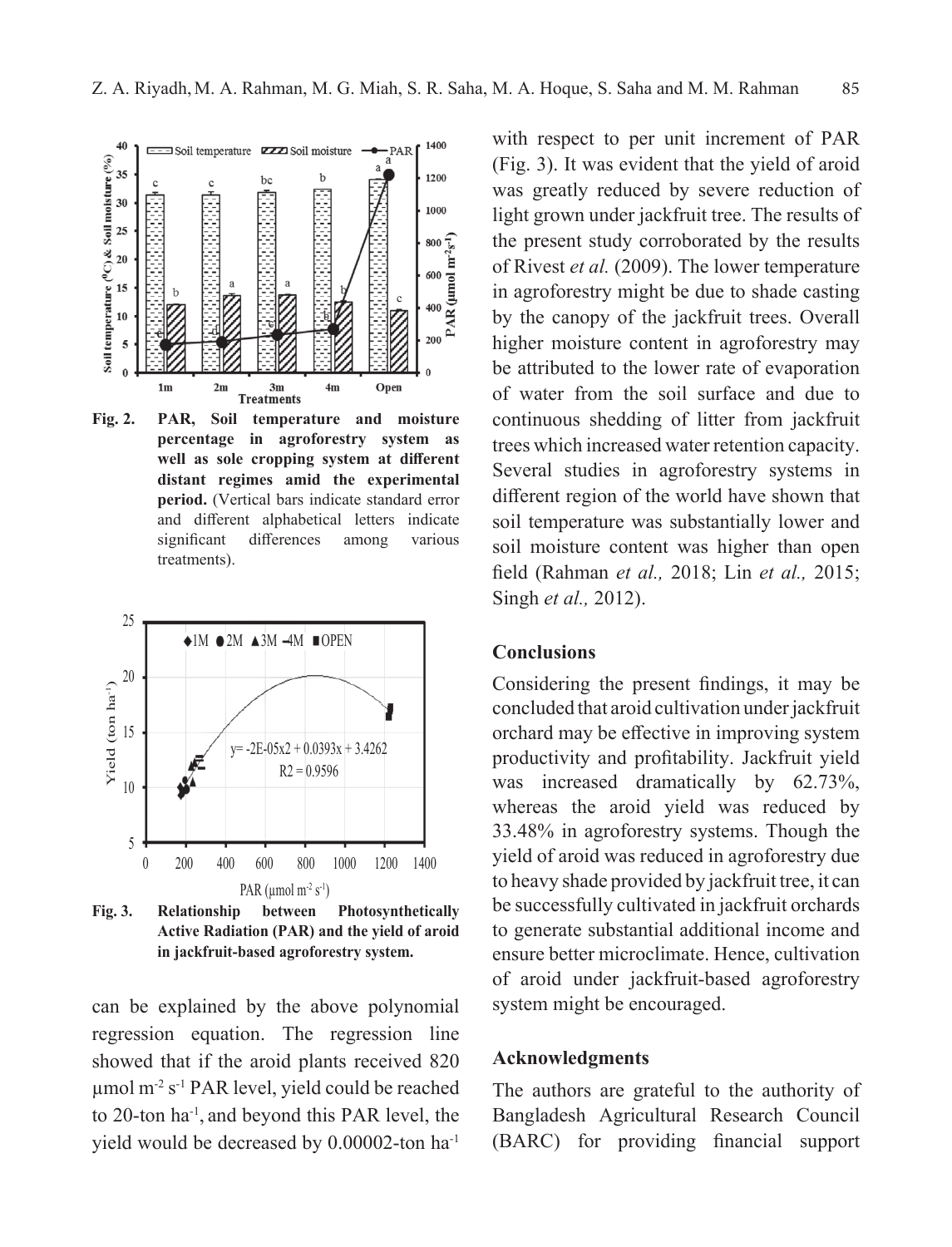to conduct the experiment under National Agricultural Technology Project-2 (Grant No. 595). We are also thankful to the farmers of Belabo for their kind support during field experimentation.

## **References**

- BBS. 2018. Statistical pocket book Bangladesh-2018, Bangladesh Bureau of Statistics, Ministry of Planning, Government of Peoples' Republic of Bangladesh, Dhaka.
- Bellow, J. G. 2004. Fruit-tree-based agroforestry in the western highlands of Guatemala: an evaluation of tree-crop interactions and socioeconomic characteristics, Doctoral dissertation, University of Florida.
- Bhuiyan, M. M. R., S. Roy, P. Bala, A. K. Azad, M. N. Nasir and N. C. Barmon. 2013. Performance of aroids grown under multilayer agroforestry system. *Eco-friendly Agril. J.* 6(01): 01-05.
- Bhuiyan, M. M., S. Roy, P. C. Sharma, M. H. Rashid and P. Bala. 2012. Impact of multistoried agro-forestry systems on growth and yield of turmeric and ginger at Mymensingh, *Bangladesh. Crop Production.* 1(1): 19-23.
- Bikash, D., S. Ranvir and S. Kumar. 2008. Fruit based agroforestry system for uplands. Horticulture and agroforestry research programme. ICAR Research Complex for Eastern Region Ranchi, Jharkhand, India. 341-345.
- Brammer, H. 1971. Soil resources. Soil Survey Project Bangladesh. AGL: SF/Pak. 6 Technical Report 3, Bangladesh.
- Das, D. K., O. P. Chaturvedi, R. K. Jha and R. Kumar. 2011. Yield, soil health and economics of aonla (*Emblica officinalis* Gaertn.) based agri-horticultural systems in eastern India. *Curr. Sci.* 101: 786-790.
- Dufour, L., A. Metay, G. Talbot and C. Dupraz. 2013. Assessing light competition for cereal production in temperate agroforestry systems using experimentation and crop modeling. *J. Agro. Crop. Sci.* 199:217–227.
- Everson, T. M., C. Everson and W. Van Niekirk. 2004. Agroforestry in rural farming systems: a case study from the Drakensberg mountains in KwaZulu-Natal. Indigenous forests and woodlands in South Africa: policy, people and practice. University of KwaZulu-Natal Press, Scottsville, South Africa. Pp. 650-658.
- FRG. 2012. Fertilizer Recommendation Guide, Bangladesh Agricultural Research Council (BARC), Farmgate, Dhaka 1215.
- GoB. 2013. Millennium Development Goals: Bangladesh Progress Report 2012. Government of the People's Republic of Bangladesh, Dhaka, Bangladesh.
- Hasan, M. K., M. M Ahmed and M. G. Miah. 2008. Agro economic performance of jackfruitpineapple agroforestry System in Madhupur Tract. *J. Agric. Rural Dev.* 6: 147-156.
- Hillman, J. R. 1984. Apical dominance. In: Wilking, M.b. (ed.). Advanced plant Physiology. Pitman, London. Pp. 127-148.
- Lin, B. B., A. J. Burgess and E. H. Murchie. 2015. Ten adaptation for climate-sensitive crops using agroforestry: Case studies for coffee and rice. Tree-Crop Interactions: Agroforestry in a Changing Climate. 278 P.
- Mead, R. and R. W. Willey. 1980. The concept of ''Land Equivalent Ratio'' and advantages in yields from intercropping. *Exp. Agric.* 16:217–228.
- Miah, M. G., M. A. Rahman and M. M. Haque. 1999. Performance of onion under different reduced light levels for agroforestry and intercropping systems. *Bull. Inst. Trop. Agric.* Kyushu University. 22: 31–38.